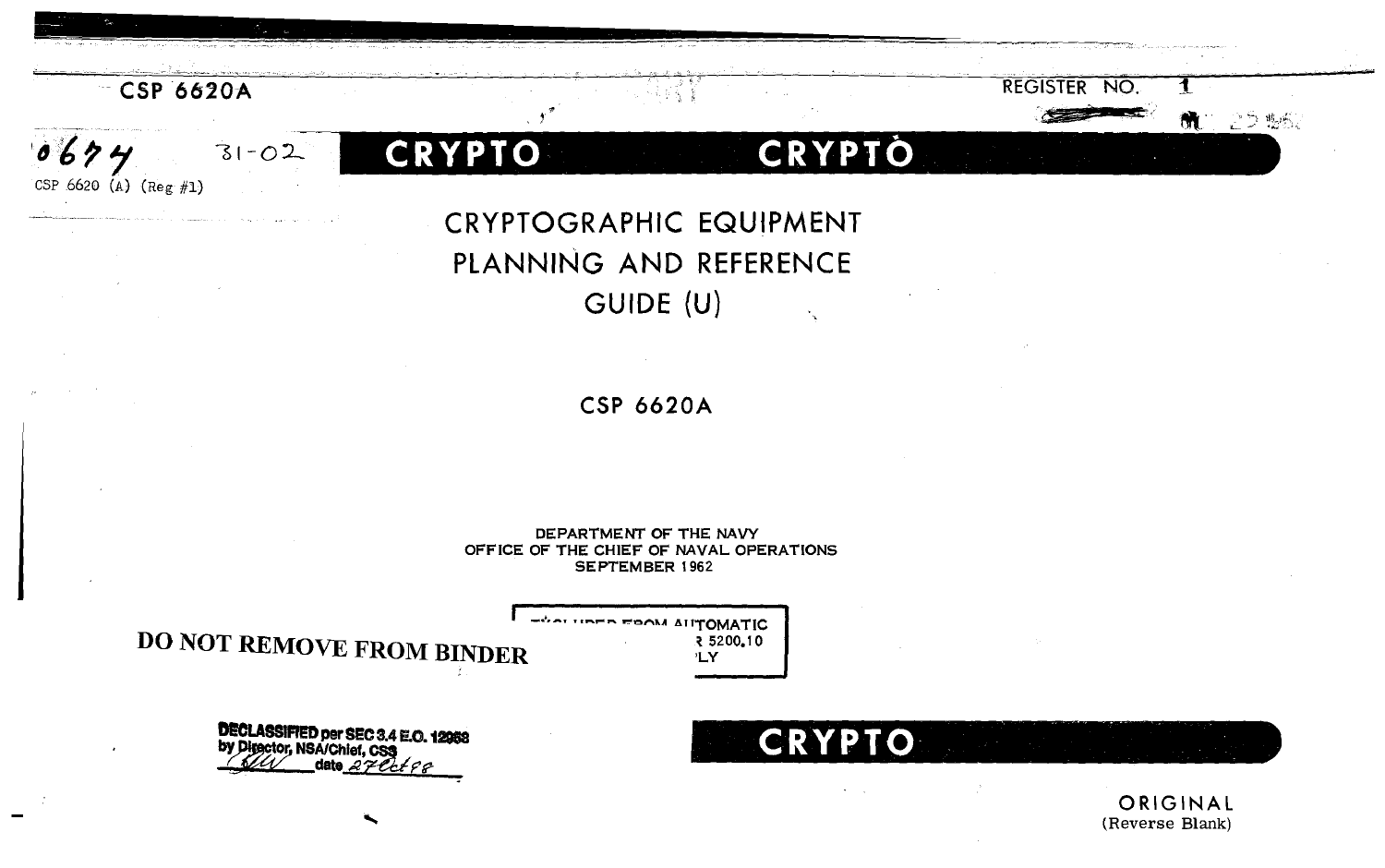)

## **AN/GGA-1**

 $\bullet$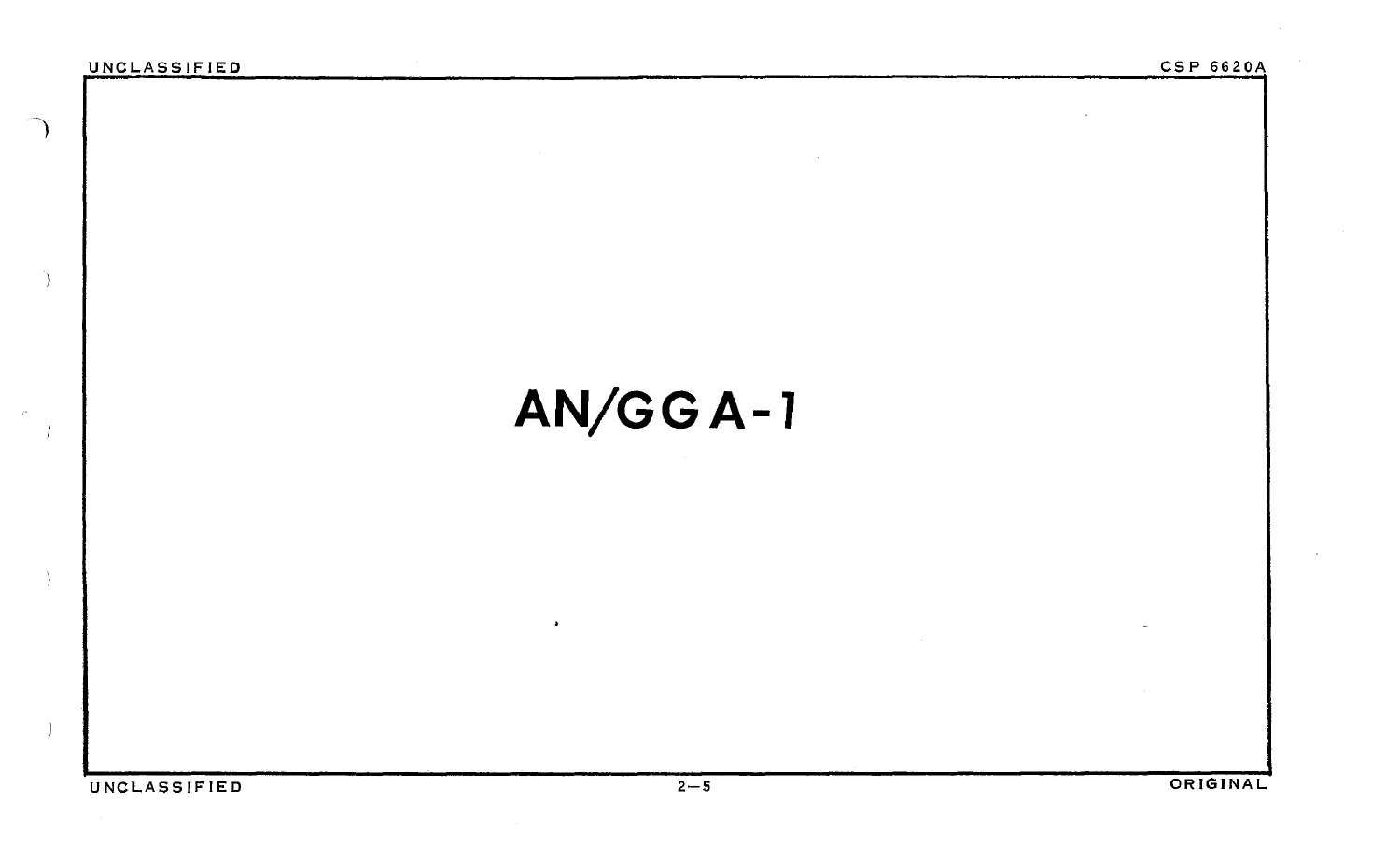|  | UNCLASSIFIED                                                                                                                                                                                                                                                                                              |                                                                                                                                                                                                                                                                                                                                                                                      |                                                                                                                                |                            |                                   |                     |                                                   | <b>CSP 6620A</b>                                                                                                                |
|--|-----------------------------------------------------------------------------------------------------------------------------------------------------------------------------------------------------------------------------------------------------------------------------------------------------------|--------------------------------------------------------------------------------------------------------------------------------------------------------------------------------------------------------------------------------------------------------------------------------------------------------------------------------------------------------------------------------------|--------------------------------------------------------------------------------------------------------------------------------|----------------------------|-----------------------------------|---------------------|---------------------------------------------------|---------------------------------------------------------------------------------------------------------------------------------|
|  | <b>DESCRIPTION</b>                                                                                                                                                                                                                                                                                        | THE AN/GGA-1 SEMI-AUTOMATIC OFF-LINE TELETYPEWRITER GROUP IS A CONFIGURATION OF TELETYPEWRITER<br>EQUIPMENT USED WITH CERTAIN CIPHER MACHINES (SEE BELOW) TO FACILITATE THE RAPID ENCIPHERING OR DECI-<br>PHERING OF TELETYPE TRAFFIC. IT IS DESIGNED PRIMARILY FOR USE ASHORE. OPERATING SPEED IS 50 WPM. THE<br>AN/GGA-1 CONSISTS OF ONE EACH OF THE FOLLOWING ITEMS OF EQUIPMENT. |                                                                                                                                |                            |                                   |                     |                                                   |                                                                                                                                 |
|  |                                                                                                                                                                                                                                                                                                           |                                                                                                                                                                                                                                                                                                                                                                                      | $TT-36/GGA-1$ , TAPE READER<br>PP-315/GGA-1, POWER SUPPLY<br>FN-30/GGA-1, TELETYPEWRITER TABLE<br>SA-484/GGA-1, SWITCHING UNIT |                            | TT-39/GGA-1, MODEL 15 PAGEPRINTER |                     |                                                   | TT-37/GGA-1, MODEL 14 REPERFORATOR ASSOCIATED CRYPTO DEVICES:<br>TT-38/GGA-1, MODEL 14 REPERFORATOR KL-34 (CSP-3000)<br>$KL-47$ |
|  |                                                                                                                                                                                                                                                                                                           | BACCHUS, NEPTUNE AND HERCULES CRYPTO SYSTEMS HAVE BEEN DISCONTINUED, HOWEVER, THE KL-34 (CSP-3000) CRYPTO DEVICE IS REQUIRED FOR<br>ITS ENG-308 TRANSLATOR UNIT WHICH IS NECESSARY FOR THE OPERATION OF THIS CONFIGURATION.                                                                                                                                                          |                                                                                                                                |                            |                                   |                     |                                                   |                                                                                                                                 |
|  | <b>STATUS</b>                                                                                                                                                                                                                                                                                             | IN USE<br>SPARE PARTS SUPPORT - ESO (EXCEPT TT-36 AND SA-484 WHICH ARE SUPPORTED BY CRF)                                                                                                                                                                                                                                                                                             |                                                                                                                                |                            |                                   |                     |                                                   |                                                                                                                                 |
|  | <b>TRAINING</b>                                                                                                                                                                                                                                                                                           |                                                                                                                                                                                                                                                                                                                                                                                      |                                                                                                                                |                            |                                   |                     |                                                   |                                                                                                                                 |
|  | <b>CRYPTOSYSTEM</b>                                                                                                                                                                                                                                                                                       | ADONIS/POLLUX                                                                                                                                                                                                                                                                                                                                                                        |                                                                                                                                |                            |                                   |                     |                                                   |                                                                                                                                 |
|  | <b>CLASSIFICATION</b>                                                                                                                                                                                                                                                                                     | EQUIPMENT: UNCLASSIFIED (CONFIDENTIAL-CRYPTO WITH ASSOCIATED CRYPTO DEVICES)<br>KEYING MATERIAL: SECRET-CRYPTO OR TOP SECRET-CRYPTO<br>TRAFFIC: ALL CLASSIFICATIONS                                                                                                                                                                                                                  |                                                                                                                                |                            |                                   |                     |                                                   |                                                                                                                                 |
|  | <b>PUBLICATIONS</b>                                                                                                                                                                                                                                                                                       | <b>OPERATING:</b><br><b>NONE</b><br>MAINTENANCE: SHIPS 403 (APRIL 1953)                                                                                                                                                                                                                                                                                                              |                                                                                                                                |                            |                                   |                     |                                                   |                                                                                                                                 |
|  | <b>PROCUREMENT</b>                                                                                                                                                                                                                                                                                        | <b>COMPLETED PRIOR TO 1955</b>                                                                                                                                                                                                                                                                                                                                                       |                                                                                                                                |                            |                                   |                     |                                                   |                                                                                                                                 |
|  | <b>PHYSICAL</b><br><b>CHARACTERISTICS</b>                                                                                                                                                                                                                                                                 | <b>EQUIPMENT</b>                                                                                                                                                                                                                                                                                                                                                                     | <b>HEIGHT</b>                                                                                                                  | <b>WIDTH</b>               | <b>DEPTH</b>                      | WEIGHT              | <b>POWER</b>                                      | <b>REMARKS</b>                                                                                                                  |
|  |                                                                                                                                                                                                                                                                                                           | $TT-36$                                                                                                                                                                                                                                                                                                                                                                              | 131/41N <sub>n</sub>                                                                                                           | 161/41N                    | $20 \frac{3}{4}$ $1N_e$           | 78 LBS.             | 95-125 VOLTS<br>OR<br>190-250 VOLTS<br>$(60$ CPS) |                                                                                                                                 |
|  |                                                                                                                                                                                                                                                                                                           | <b>PP-315</b>                                                                                                                                                                                                                                                                                                                                                                        | 15 IN.                                                                                                                         | 25 1/2 IN.                 | $9.3/4$ IN.                       | 115 LBS.            |                                                   |                                                                                                                                 |
|  |                                                                                                                                                                                                                                                                                                           | <b>FN-30</b>                                                                                                                                                                                                                                                                                                                                                                         | $261/21N_a$                                                                                                                    | 60 3/4 IN.                 | $25$ $1N_e$                       | 175 LBS.            |                                                   |                                                                                                                                 |
|  |                                                                                                                                                                                                                                                                                                           | $T - 37$<br>OR.                                                                                                                                                                                                                                                                                                                                                                      | $111/21N_e$                                                                                                                    | 17 1/2 IN.                 | 161/21N <sub>n</sub>              | <b>77 LBS.</b>      |                                                   |                                                                                                                                 |
|  |                                                                                                                                                                                                                                                                                                           | $TT - 38$                                                                                                                                                                                                                                                                                                                                                                            | 39 1/8 IN.                                                                                                                     | 211/21N <sub>0</sub>       | 18 IN.                            | 167 LBS.            |                                                   |                                                                                                                                 |
|  |                                                                                                                                                                                                                                                                                                           | $TT - 39$<br>SA-484                                                                                                                                                                                                                                                                                                                                                                  | 42 IN.<br>23 IN.                                                                                                               | $21,1/2$ IN.<br>22 3/4 IN. | 18 IN.<br>19 IN.                  | 193 LBS.<br>80 LBS. |                                                   |                                                                                                                                 |
|  | (AFLOAT)<br>$-9$<br>$SHIPYARDS - 11$<br><b>COMMANDS</b><br>$-55$<br><b>WEATHER</b><br>— 4<br><b>COMMSTAs</b><br>$-64$<br><b>OTHERS</b><br>$-61$<br><b>DISTRIBUTION</b><br><b>NAVSTAs</b><br>$-13$<br><b>TOTAL</b><br>$-250$<br><b>SPECIAL</b><br>$-30$<br><b>NAVAIR</b><br>$-9$<br><b>MARINES</b><br>$-5$ |                                                                                                                                                                                                                                                                                                                                                                                      |                                                                                                                                |                            |                                   |                     |                                                   |                                                                                                                                 |
|  | <b>UNCLASSIFIED</b>                                                                                                                                                                                                                                                                                       |                                                                                                                                                                                                                                                                                                                                                                                      |                                                                                                                                |                            | $2 - 7$                           |                     | CORRECTED TO 9/5/62                               | ORIGINAL                                                                                                                        |

 $AN/GGA-1$ 

 $\mathcal{P}$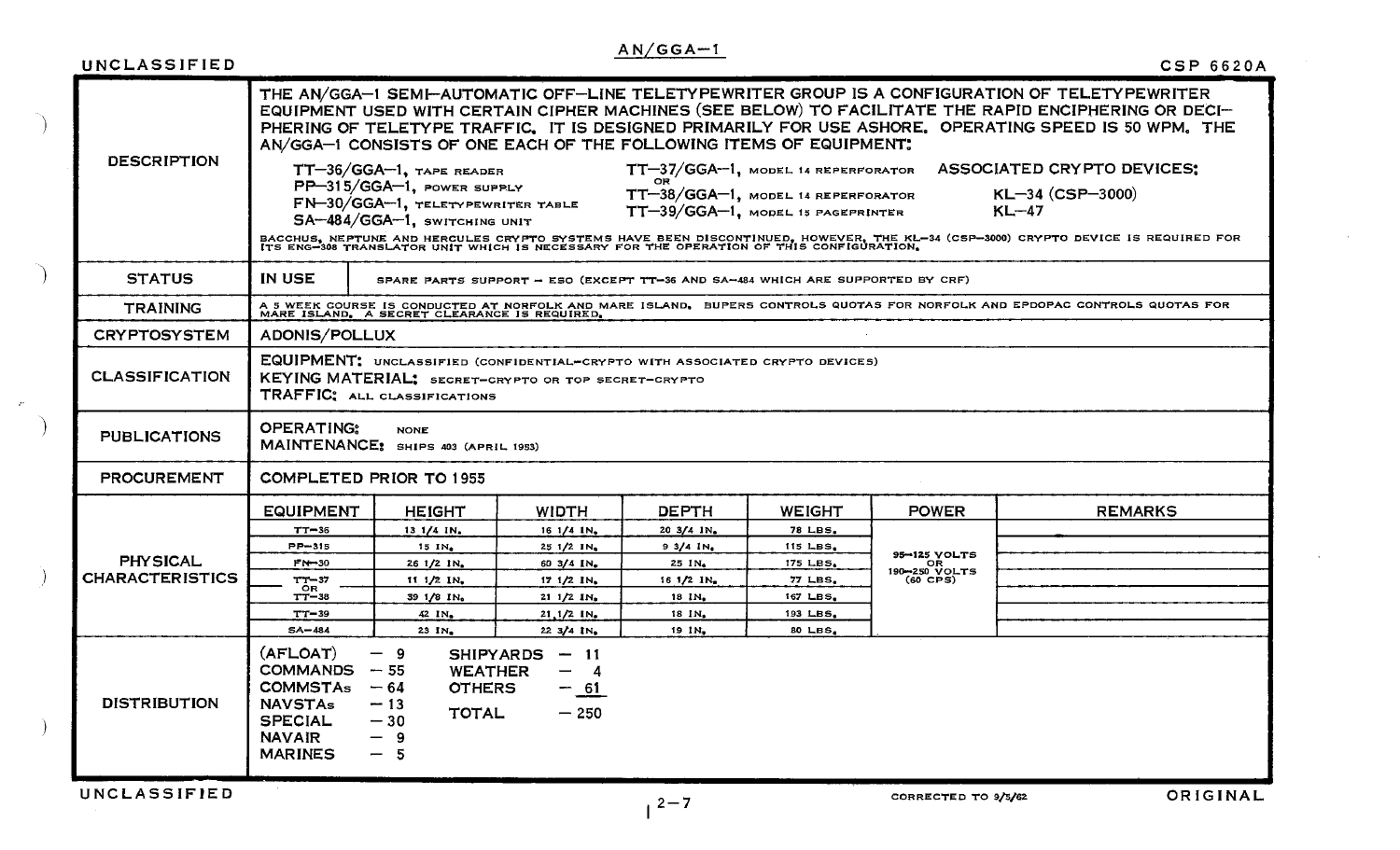CSP 66 20A

 $\mathbb{R}^2$  ).



 $\mathbf{I}$